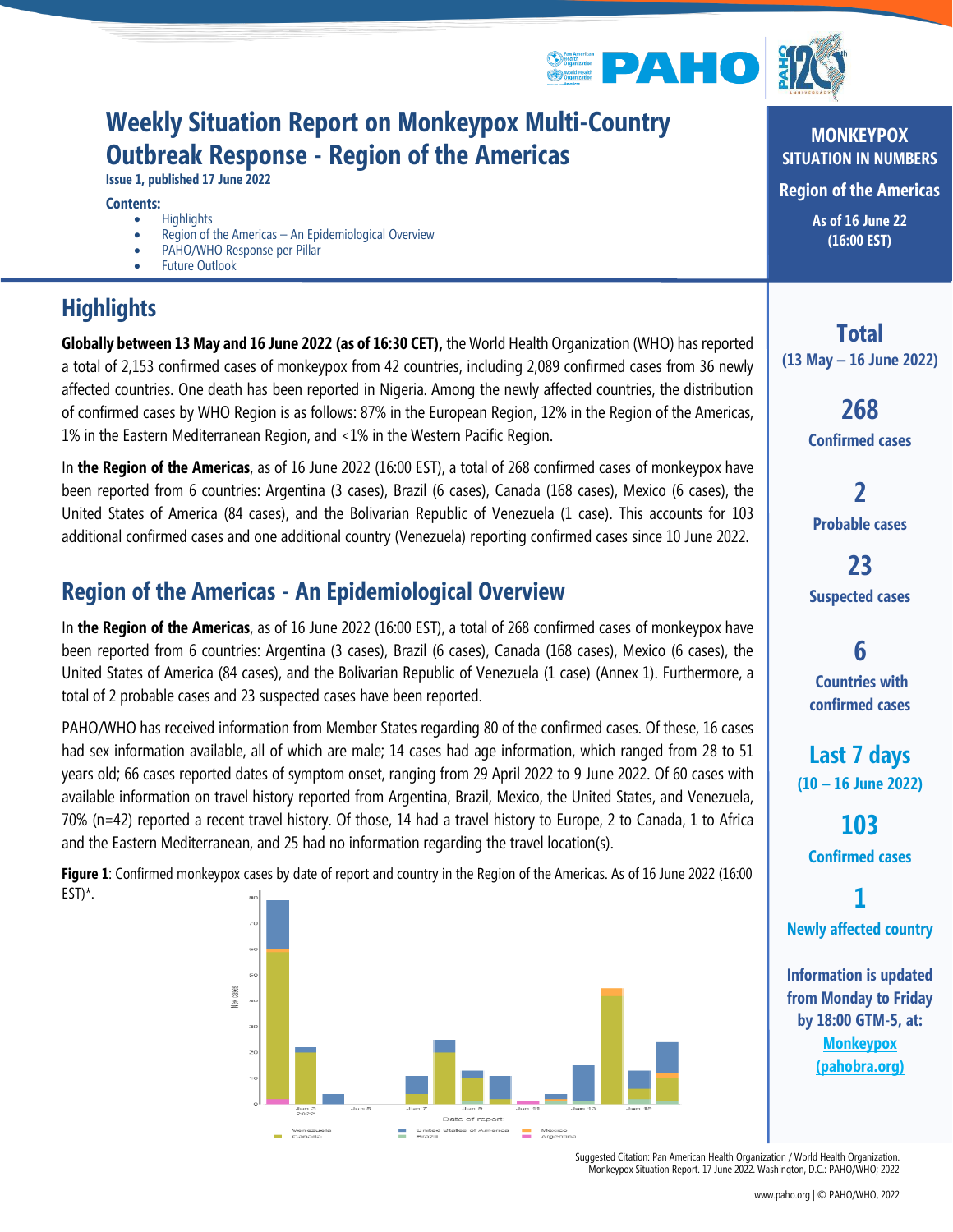

**Figure 2:** Confirmed monkeypox cases by date of onset of symptoms for countries with available information (n=66) in the Region of the Americas. As of 16 June 2022 (16:00 EST)\*.



**Table 1:** Confirmed and suspected cases of monkeypox by country/territory in the Region of the Americas. As of 16 June 2022 (16:00 EST)\*.

| <b>Country/Territory</b>        | <b>Confirmed cases</b> | <b>Probable cases</b> | <b>Suspected cases</b> |
|---------------------------------|------------------------|-----------------------|------------------------|
| Canada                          | 168                    |                       |                        |
| <b>United States of America</b> | 84                     | $\overline{2}$        |                        |
| <b>Brazil</b>                   | 6                      |                       | 13                     |
| Mexico                          | 6                      |                       | 3                      |
| Argentina                       | 3                      |                       |                        |
| Venezuela                       | 1                      |                       | 1                      |
| <b>Bahamas</b>                  |                        |                       | 1                      |
| Cayman Islands                  |                        |                       | 1                      |
| Haiti                           |                        |                       | 1                      |
| Uruguay                         |                        |                       | 3                      |
| <b>Total</b>                    | 268                    | 2                     | 23                     |

\*Data is as of 16 June 2022 16:00 EST. Data is preliminary and is subject to change.

**Source:** Information received from the International Health Regulations (IHR) National Focal Points (NFPs) or published on the websites of the Ministries of Health, Health Agencies or similar at national or subnational levels.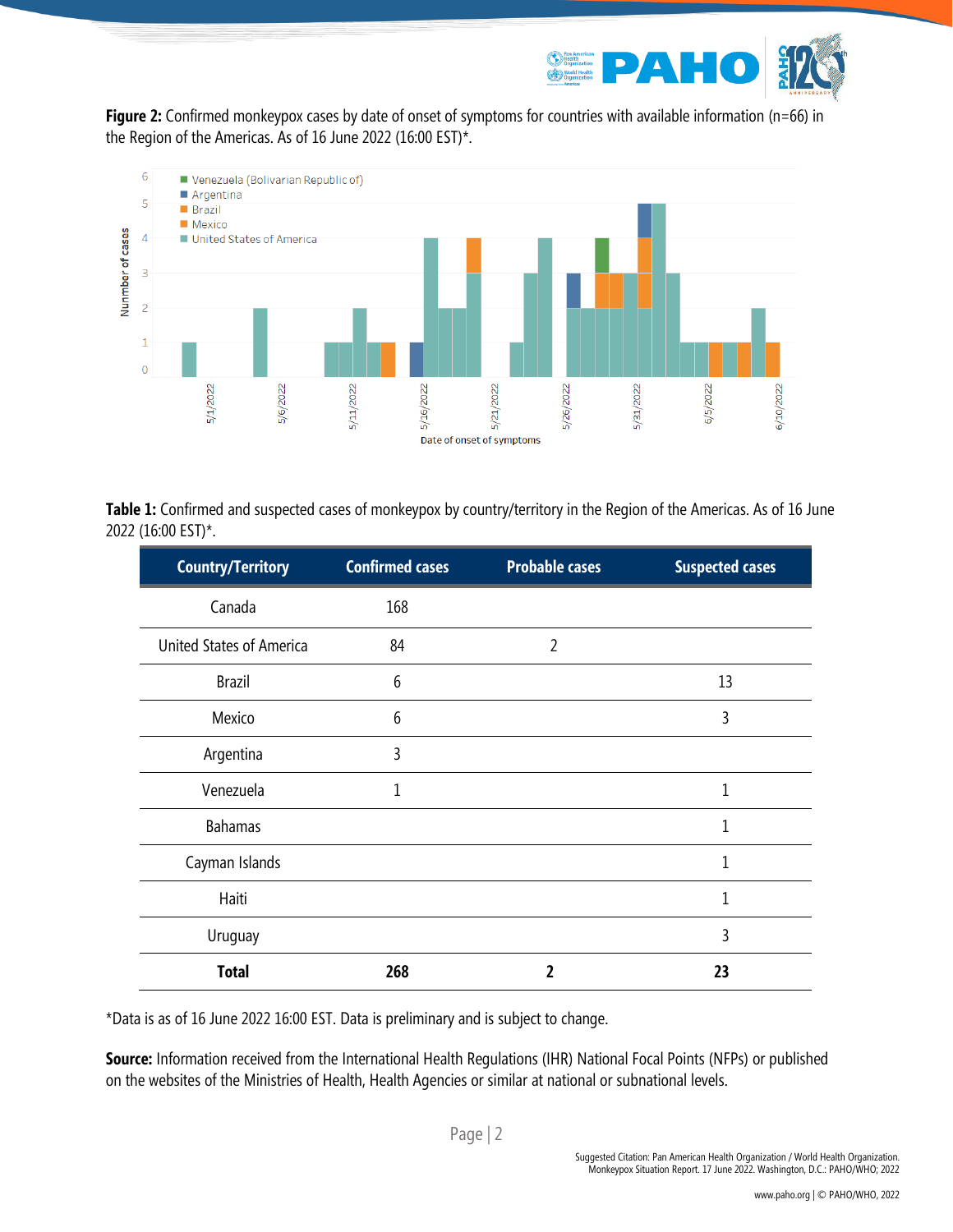

# **PAHO/WHO Response per Pillar**

Coordination

- An incident Management System has been established to support Member States response. It includes personnel from 15 entities of PAHO/HQ. While all anticipated functions necessary for the response are considered, most professionals currently contribute part-time to the response.
- Based on the epidemiological situation and evidence from Europe, the response is currently focused on four main pillars: communication and engagement of at-risk communities; timely detection and treatment of patients and protection of health workers; laboratory confirmation, surveillance, and containment of transmission chains; and securing access to critical health supplies.
- Webinar to updates personnel of PAHO countries offices were held on 25 May and 7 June 2022. A weekly update is now provided every Friday afternoon in conjunction with the COVID-19 IMST.
- Response funds have been mobilized from both he regional and global level of the Organization.

Risk communication and community engagement

- Issued public health recommendations for gay, bisexual, and other men who have sex with men (available on the PAHO website). Public health advice for gay, bisexual, and other men who have sex with men about the recent monkeypox outbreak.
- Held meetings with external partners, including with Spain and Canada, and meetings with experts in clinical management from Canada, with colleagues from the Horizontal Technical Cooperation Group (GCTH) and community networks in response to HIV.
- On 26 May, a webinar was co-hosted by the GCTH, HIV2025 Platform-Key Correspondents, UNAIDS, and PAHO, available at[: https://bit.ly/3xxWuCX](https://bit.ly/3xxWuCX) an[d https://bit.ly/3zJhfOK.](https://bit.ly/3zJhfOK)
- In development: Brochure/pamphlet to be used in print and digital with information and general recommendations for the community of gay, bisexual men, and other men who have sex with men to share/distribute with organizers or attendees of festivals and other massive events.

Clinical Management and Infection Prevention and Control (IPC)

- PAHO is working with clinicians and other experts from Canada, Spain, and the United Kingdom to learn and disseminate the clinical features, diagnostic challenges, and current clinical management practices of suspect and confirmed infections by monkeypox virus.
- PAHO Country Office in Brazil convened a webinar with the Ministry of Health with the objective of sharing of the experience of healthcare professionals in the clinical management of cases of Monkeypox. Meeting participants are members of the situation room, Ministry of Health and health care professionals from the Brazilian states.
- PAHO has convened a webinar on "Lessons learned and challenges: diagnosis and clinical management of Monkeypox" by June 21, Tuesday, 11:30am EST. This webinar will increase awareness in healthcare professionals on the presentation, risk factors, clinical features, and differential diagnosis of monkeypox.

Page | 3



**Epidemiological Updates** published in English, Spanish and Portuguese <https://bit.ly/3QowbYy> (**1** in the last week)



Dashboard with daily case count: [Monkeypox \(pahobra.org\)](https://nam12.safelinks.protection.outlook.com/?url=https%3A%2F%2Fshiny.pahobra.org%2Fmonkeypox%2F&data=05%7C01%7Cswansonkri%40paho.org%7Cff21b4883c2444c0f8ef08da4fcb7e2c%7Ce610e79c2ec04e0f8a141e4b101519f7%7C0%7C0%7C637910032671351064%7CUnknown%7CTWFpbGZsb3d8eyJWIjoiMC4wLjAwMDAiLCJQIjoiV2luMzIiLCJBTiI6Ik1haWwiLCJXVCI6Mn0%3D%7C3000%7C%7C%7C&sdata=imoSXY4OjPC7WSUzPJ4y0bjQHG8KMaDLVBwel%2FPQa00%3D&reserved=0)



countries trained on laboratory diagnosis (**4 Caribbean countries** in the last week)



Webinars on diagnosis, clinical management, and IPC practices

Suggested Citation: Pan American Health Organization / World Health Organization. Monkeypox Situation Report. 17 June 2022. Washington, D.C.: PAHO/WHO; 2022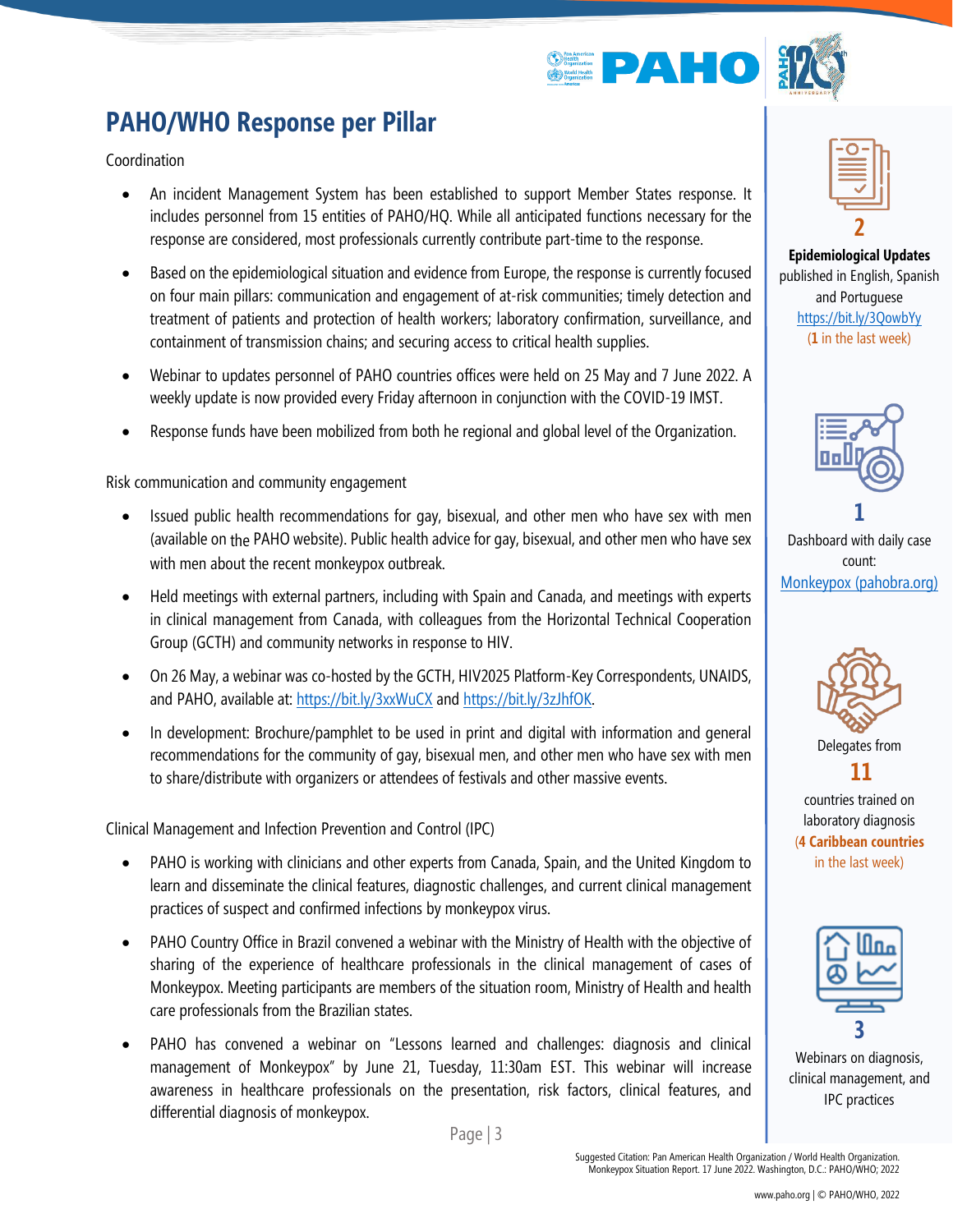

- An interim guidance for clinical management and IPC for monkeypox has been published [\(https://www.who.int/publications/i/item/WHO-MPX-Clinical-and-IPC-2022.1\)](https://www.who.int/publications/i/item/WHO-MPX-Clinical-and-IPC-2022.1). The document provides guidance for clinicians, health facility managers, health workers and infection prevention and control practitioners including but not limited to those working in primary care clinics, sexual health clinics, emergency departments, infectious diseases clinics, genitourinary clinics, dermatology clinics, maternity services, pediatrics, obstetrics and gynecology and acute care facilities that provide care for patients with suspected or confirmed monkeypox.
- The IPC Team (PHE/IHM) is participating in and supporting regional webinars to present IPC recommendations for the management of persons with monkeypox in health care facilities and during home care of uncomplicated cases.
- The IPC Team is currently developing two checklists for (1) the assessment of the home for the suitability of maintaining appropriate IPC practices and guidance for their application; and (2) the application of IPC precautions in primary health care settings and doctors' offices.

Surveillance and Information Management

- Case Report Form shared with Member States in 4 languages (English, French, Portuguese, and Spanish).
- Spreadsheet with automatized analyses was shared with Member States via IHR National Focal Point to support surveillance efforts.
- Dashboard with daily case count is available at: [Monkeypox \(pahobra.org\)](https://nam12.safelinks.protection.outlook.com/?url=https%3A%2F%2Fshiny.pahobra.org%2Fmonkeypox%2F&data=05%7C01%7Cswansonkri%40paho.org%7Cff21b4883c2444c0f8ef08da4fcb7e2c%7Ce610e79c2ec04e0f8a141e4b101519f7%7C0%7C0%7C637910032671351064%7CUnknown%7CTWFpbGZsb3d8eyJWIjoiMC4wLjAwMDAiLCJQIjoiV2luMzIiLCJBTiI6Ik1haWwiLCJXVCI6Mn0%3D%7C3000%7C%7C%7C&sdata=imoSXY4OjPC7WSUzPJ4y0bjQHG8KMaDLVBwel%2FPQa00%3D&reserved=0)
- PAHO Epidemiological Update on monkeypox published along with technical recommendations on surveillance, case management, and vaccines.
- Coordination with PHI/ARC/Analytics team on monkeypox data sharing timing and automation mechanisms.
- Contributed to Case Report Forms (CRFs) and Case Information Forms (CIFs) elaboration (near final stage).
- Contributed to the updated version of the Surveillance Guidance (ongoing).

#### Laboratory

- A training workshop was held on 9-10 June at the Enterovirus laboratory in Fiocruz, Rio de Janeiro, Brazil, with the participation of delegates from 8 National Public Health Laboratories from 7 countries in South America (Colombia, Ecuador, Peru, Bolivia, Paraguay, Uruguay, Venezuela). Participants were supplied with critical material (primers, probes and controls) to be able to implement specific PCR detection of monkeypox virus immediately when returning to their countries. PAHO and Instituto de Biologia Molecular do Parana – IBMP, Brazil, developed jointly the critical material.
- A second training workshop was held on 16-17 June at the National Public Health Laboratory in Jamaica, with the participation of delegates from 4 Caribbean countries (Guyana, Jamaica, the Bahamas, and Suriname). PCR diagnostic material was sent to the National Public Health Laboratories in Trinidad and Tobago, Haiti, and Barbados.
- A third training workshop is planned for 21-22 June at the Instituto de Diagnóstico y Referencia Epidemiológicos of Mexico, with participation of delegates from Central America, Cuba and the Dominican Republic. With this third workshop, most countries in the Region of the Americas will have detection capacity for monkeypox virus.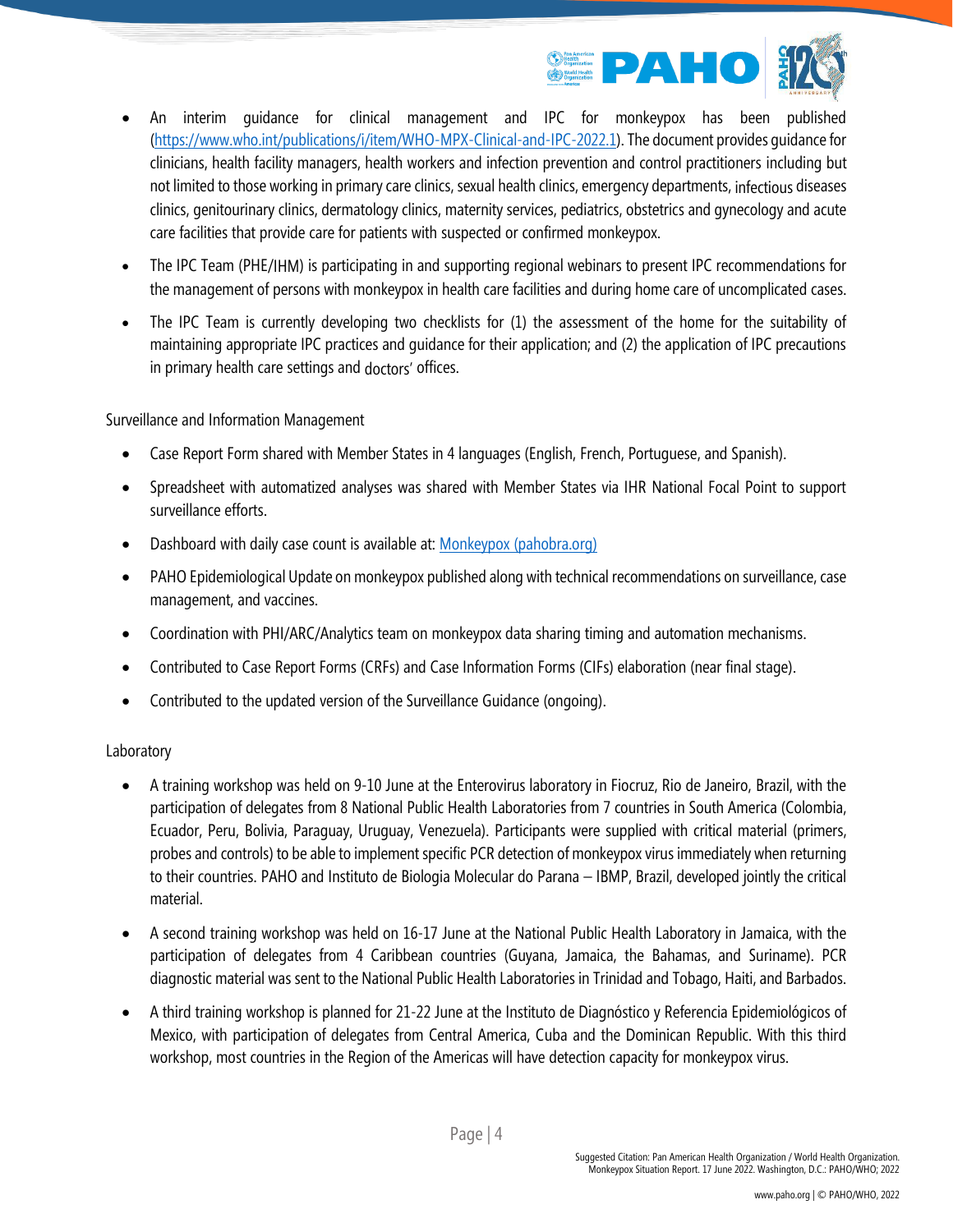

Vaccines Access and Guidance

- PAHO's Revolving Fund for Vaccine Access is negotiating the purchase of this vaccine on behalf of the 42 countries and territories participants of this mechanism. Contacts with suppliers began the week of May 23, 2022. The addition of this vaccine to the Revolving Fund portfolio will depend on technical- regulatory and legal evaluation.
- On 31 May 2022 an ad hoc meeting of PAHO's Technical Advisory Group (TAG) on vaccine-preventable diseases was carried out to discuss the current situation and issue recommendations.
- PAHO has published the TAG report: VIII Ad Hoc Meeting of PAHO's Technical Advisory Group (TAG) On Vaccine-Preventable Diseases: Technical Briefing on the Multi-Country Monkeypox Outbreak, 31 May 2022 (virtual): <https://iris.paho.org/handle/10665.2/56083>

#### **Future Outlook**

With the progressive introduction of specific PCR detection capacity at country level, it is expected that additional imported monkeypox cases and instances of local transmission will be detected and notified during the next weeks. Currently, response should center on communication with and engagement of at-risk communities, the timely detection and treatment of patients, and protection of health workers. Transmission chains should also be contained in close cooperation with affected communities. PAHO provides detailed recommendations on response actions through regula[r epidemiological updates.](https://www.paho.org/en/epidemiological-alerts-and-updates)